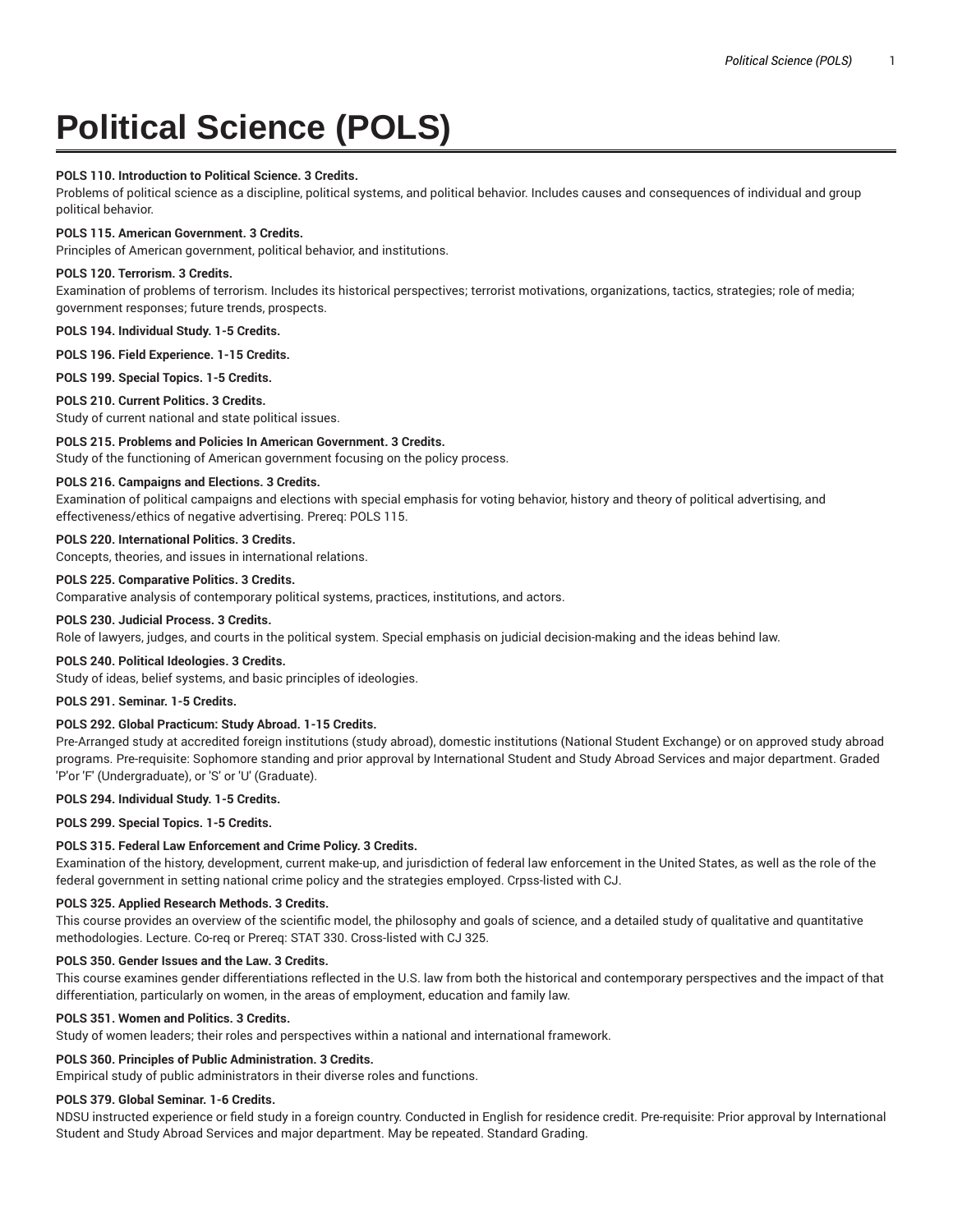## **POLS 391. Seminar. 1-5 Credits.**

## **POLS 392. Global Practicum: Study Abroad. 1-15 Credits.**

Pre-Arranged study at accredited foreign institutions (study abroad), domestic institutions (National Student Exchange) or on approved study abroad programs. Pre-requisite: Sophomore standing and prior approval by International Student and Study Abroad Services and major department. Graded 'P'or 'F' (Undergraduate), or 'S' or 'U' (Graduate).

#### **POLS 394. Individual Study. 1-5 Credits.**

#### **POLS 397. Fe/Coop Ed/Internship. 1-15 Credits.**

**POLS 399. Special Topics. 1-5 Credits.**

## **POLS 420. Political Behavior-Executive-Legislative Process. 3 Credits.**

Behavioral study of executives and legislators with emphasis on examination of empirical data. {Also offered for graduate credit - see POLS 620.}.

#### **POLS 421. Political Behavior-Political Parties. 3 Credits.**

Behavioral study of political leaders with emphasis on examination of empirical data. Prereq: admission to the Political Science professional program. {Also offered for graduate credit - see POLS 621.}.

## **POLS 422. State and Local Politics. 3 Credits.**

This course is designed to guide students through a discovery of American politics at the sub-national level. From a comparative perspective, students examine differences between states in terms of their political structures, behavior, and environments. Prereq: POLS 110 or POLS 115, at least junior standing and admission to the Political Science professional program. {Also offered for graduate credit - see POLS 622.}.

## **POLS 423. Public Policy Analysis. 3 Credits.**

Provides an overview of public policy analysis, from development to implementation to evaluation. Students explore these skills through the in-depth examination of one or two current public policy issues. Prereq: Political Science majors or minors only.

## **POLS 430. Constitutional Law-Civil Liberties. 3 Credits.**

Examination of First Amendment rights including freedom of speech, press, religion, association, and assembly. Due process and equal protection concerns are also addressed. Prereq: at least junior standing {Also offered for graduate credit - see POLS 630.}.

## **POLS 431. Constitutional Law-Criminal Justice. 3 Credits.**

Study of Fourth, Fifth, and Sixth Amendment rights. Emphasis on the law of arrest, search and seizure, self-incrimination, and right to counsel. {Also offered for graduate credit - see POLS 631.}.

#### **POLS 442. Global Policy Issues. 3 Credits.**

Analysis of the impact of planetary limits to growth, increasing globalization of the world economy, and changing control over resource systems on global politics. {Also offered for graduate credit - see POLS 642.}.

## **POLS 444. International Law. 3 Credits.**

Examines the history and foundation of the international legal system, including custom, treaties, jurisdiction, and the relationship between international and municipal law. Prereq: POLS 220. {Also offered for graduate credit - see POLS 644.}.

#### **POLS 445. Ethnic Conflicts. 3 Credits.**

Explores numerous topics and cases related to ethnic conflicts, including the nature of ethnic identity, the causes of ethnic conflicts, and ethnic conflict prevention/resolution. {Also offered for graduate credit - see POLS 645.}.

## **POLS 446. International Criminal Law. 3 Credits.**

Examines international criminal law. Topics will include war crimes, crimes against humanity, genocide, aggression, and other related issues. Prereq: POLS 220 or POLS 225.

## **POLS 450. Politics of the Developing Countries. 3 Credits.**

Comparative examination of the government and politics of developing countries. Attention is given to special economic and cultural circumstances facing the political systems of these countries. {Also offered for graduate credit - see POLS 650.}.

#### **POLS 451. Politics of the Industrialized Countries. 3 Credits.**

Comparative study of government and politics in the industrialized countries including the analysis of legislative and executive branches, parties, bureaucracies, constitutions, policies, and voting behavior. {Also offered for graduate credit - see POLS 651.}.

#### **POLS 452. Comparative Political Economy. 3 Credits.**

Comparative study of the relationship between politics and the economy in industrialized and developing countries. Topics include elections, trade, development, investment, redistribution, and the political business cycle. {Also offered for graduate credit - see POLS 652.}.

# **POLS 453. Environmental Policy and Politics. 3 Credits.**

Course is designed to provide students with both a general and advanced understanding of environmental issues. Will examine philosophical underpinnings informing environmental policy making as well as analyze various substantive environmental issues in US. {Also offered for graduate credit - see POLS 653.}.

#### **POLS 454. Comparative Democratic Institutions. 3 Credits.**

This course examines the emergence, evolution, and functioning of political institutions across democracies. Topics include party systems, presidential and parliamentary regimes, legislative organization, electoral systems, and bureaucratic structures.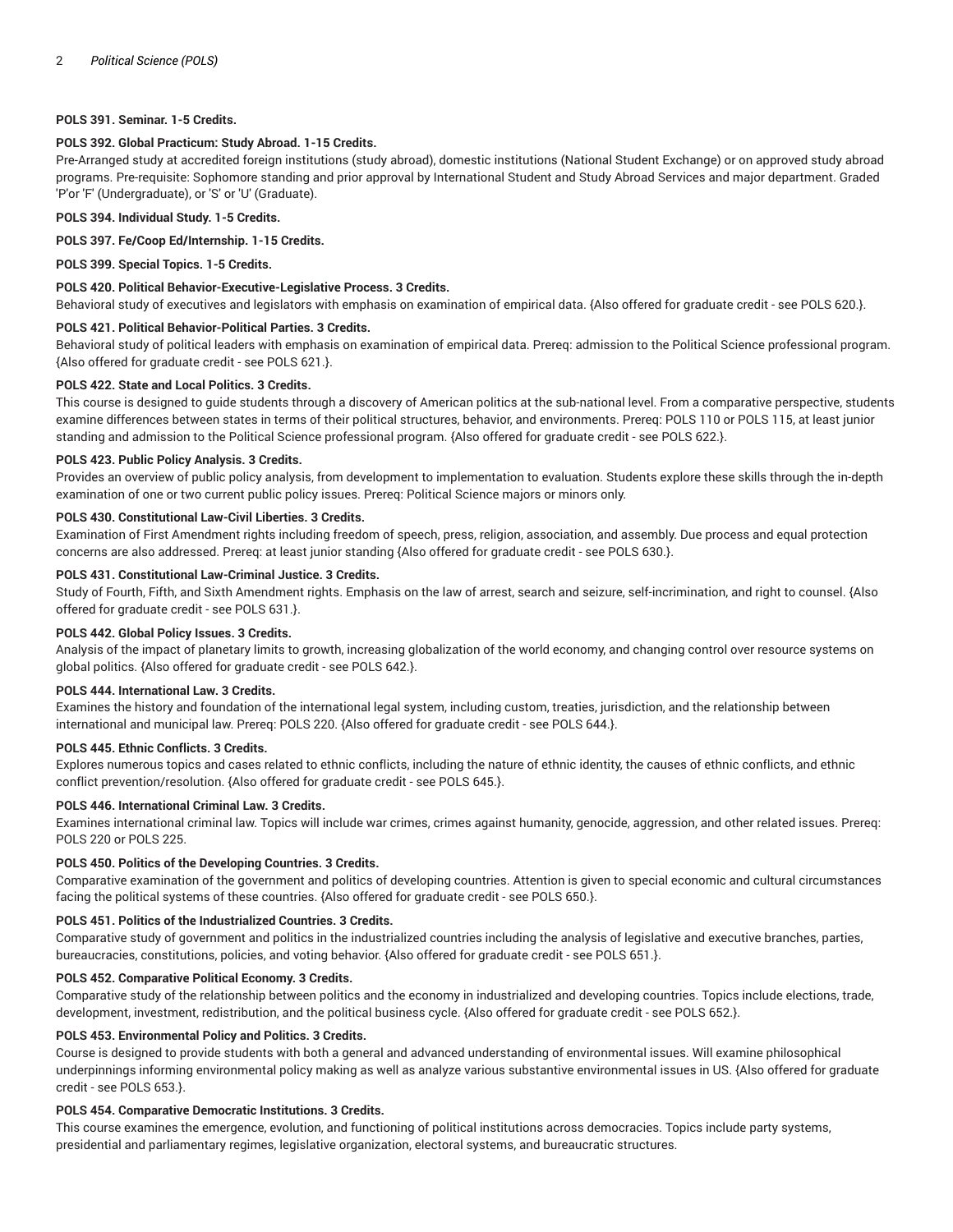## **POLS 489. Senior Seminar. 3 Credits.**

Capstone experience. Emphasis on integrative skills needed to interrelate the concepts of the discipline.

**POLS 491. Seminar. 1-5 Credits.**

**POLS 491H. Seminar. 1-3 Credits.**

## **POLS 492. Global Practicum: Study Abroad. 1-15 Credits.**

Pre-Arranged study at accredited foreign institutions (study abroad), domestic institutions (National Student Exchange) or on approved study abroad programs. Pre-requisite: Sophomore standing and prior approval by International Student and Study Abroad Services and major department. Graded 'P'or 'F' (Undergraduate), or 'S' or 'U' (Graduate).

**POLS 494. Individual Study. 1-5 Credits.**

**POLS 496. Field Experience. 1-15 Credits.**

**POLS 499. Special Topics. 1-5 Credits.**

## **POLS 620. Political Behavior-Executive-Legislative Process. 3 Credits.**

Behavioral study of executives and legislators with emphasis on examination of empirical data. {Also offered for undergraduate credit - see POLS 420.}.

## **POLS 621. Political Behavior-Political Parties. 3 Credits.**

Behavioral study of political leaders with emphasis on examination of empirical data. {Also offered for undergraduate credit - see POLS 421.}.

## **POLS 622. State and Local Politics. 3 Credits.**

This course is designed to guide students through a discovery of American politics at the sub-national level. From a comparative perspective, students examine differences between states in terms of their political structures, behavior, and environments. {Also offered for undergraduate credit - see POLS 422.}.

## **POLS 630. Constitutional Law-Civil Liberties. 3 Credits.**

Examination of First Amendment rights including freedom of speech, press, religion, association, and assembly. Due process and equal protection concerns are also addressed. {Also offered for undergraduate credit - see POLS 430.}.

## **POLS 631. Constitutional Law-Criminal Justice. 3 Credits.**

Study of Fourth, Fifth, and Sixth Amendment rights. Emphasis on the law of arrest, search and seizure, self-incrimination, and right to counsel. {Also offered for undergraduate credit - see POLS 431.}.

#### **POLS 642. Global Policy Issues. 3 Credits.**

Analysis of the impact of planetary limits to growth, increasing globalization of the world economy, and changing control over resource systems on global politics. {Also offered for undergraduate credit - see POLS 442.}.

#### **POLS 644. International Law. 3 Credits.**

Examines the history and foundation of the international legal system, including custom, treaties, jurisdiction, and the relationship between international and municipal law. {Also offered for undergraduate credit - see POLS 444.}.

## **POLS 645. Ethnic Conflicts. 3 Credits.**

Explores numerous topics and cases related to ethnic conflicts, including the nature of ethnic identity, the causes of ethnic conflicts, and ethnic conflict prevention/resolution. {Also offered for undergraduate credit - see POLS 445.}.

## **POLS 650. Politics of the Developing Countries. 3 Credits.**

Comparative examination of the government and politics of developing countries. Attention is given to special economic and cultural circumstances facing the political systems of these countries. {Also offered for undergraduate credit - see POLS 450.}.

#### **POLS 651. Politics of the Industrialized Countries. 3 Credits.**

Comparative study of government and politics in the industrialized countries including the analysis of legislative and executive branches, parties, bureaucracies, constitutions, policies, and voting behavior. {Also offered for undergraduate credit - see POLS 451.}.

## **POLS 652. Comparative Political Economy. 3 Credits.**

Comparative study of the relationship between politics and the economy in industrialized and developing countries. Topics include elections, trade, development, investment, redistribution, and the political business cycle. {Also offered for undergraduate credit - see POLS 452 .}.

## **POLS 653. Environmental Policy and Politics. 3 Credits.**

Course is designed to provide students with both a general and advanced understanding of environmental issues. Will examine philosophical underpinnings informing environmental policy making as well as analyze various substantive environmental issues in US. {Also offered for undergraduate credit - see POLS 453.}.

# **POLS 692. Global Practicum: Study Abroad. 1-15 Credits.**

Pre-Arranged study at accredited foreign institutions (study abroad), domestic institutions (National Student Exchange) or on approved study abroad programs. Pre-requisite: Sophomore standing and prior approval by International Student and Study Abroad Services and major department. Graded 'P'or 'F' (Undergraduate), or 'S' or 'U' (Graduate).